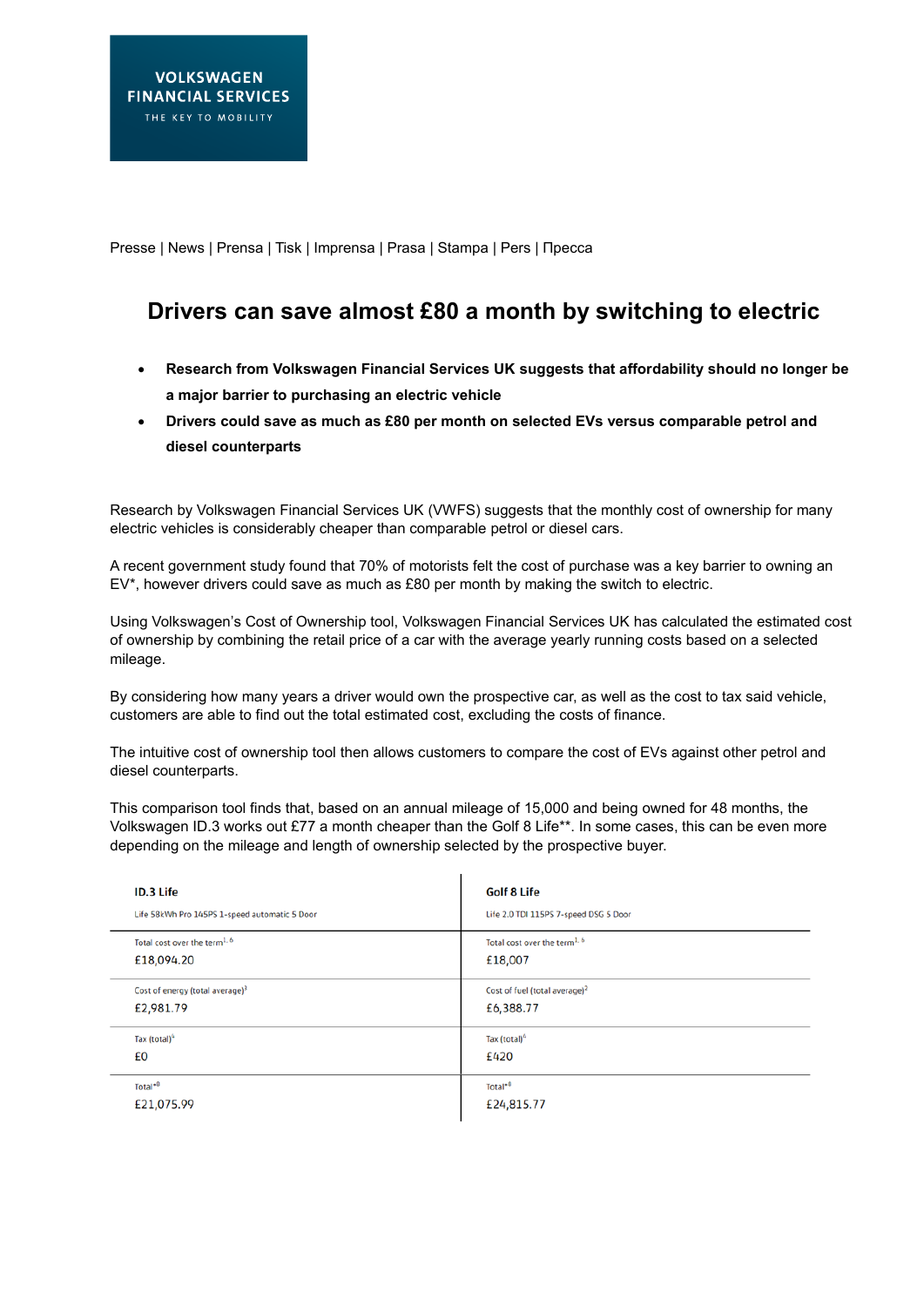Using the same differentials in mileage and length of ownership, Volkswagen Financial Services UK research also reveals that the ID.4 comes in at £78 per month less than Tiguan Life.

Another helpful resource is the [EV&Me app,](https://apps.apple.com/gb/app/ev-me-by-audi/id1499102563) which Volkswagen Financial Services UK created with Audi to demonstrate to customers how an electric or plug-in hybrid vehicle could fit into their lifestyle, and by analysing driving behaviour, can give insight into how many journeys can be driven without stopping to charge – as well as the cost savings that come from the switch to electric.

**Mike Todd, CEO at Volkswagen Financial Services UK**, said: *"Manufacturers and retailers have a greater duty than ever before to help more drivers make the switch to electric vehicles. This will be achieved by showing that the overall cost of an EV is not as big a barrier as once perceived, and in fact can be cheaper than most comparable petrol or diesel models. Naturally, the challenge is to show customers the financial benefit that switching can have and useful tools like cost of ownership calculators and the EV&me app are great ways of showcasing the savings that can be made by embracing greener and sustainable travel."*

To learn more about moving to electric, visit: <https://customer.vwfs.co.uk/vwfs-uk---electric-vehicles.html>

## **ENDS**

## **Note to editors:**

\*Ipsos MORI for Department for Transport, 2021

\*\*The cost comparison tool and any results delivered are provided for information only and should not be relied upon. Results provided are estimated and based on a number of assumptions regarding purchase, use and sale of the vehicle. Results do not include any finance costs. Actual costs of ownership will vary according to a number of factors, including purchase price (including options and accessories), whether the vehicle is purchased on finance, availability of and eligibility for any government grants, actual fuel and/or electricity consumption, servicing and maintenance, actual residual value at the time of sale/return, applicable tax, fuel and/or electricity rates during ownership etc. [See full T&Cs here.](https://www.volkswagen.co.uk/en/electric-and-hybrid/should-you-go-electric/cost-savings/cost-of-running-your-car.html?primaryCar=CB56YY-2020-GPAHPAH-GPA5PA5-GPDAPDA-GPEZPEZ-GPIFPIF-GPQRPQR-GPXAPXA-GRCCRCC-MSNRSB3-GWD4WD4-GWL1WL1-GW15W15-GYOSYOS-MSSH4KF-MASE6XI&secondaryCar=AW13GV-2020-MAAUE0J-GPH1PH1-GPI9PI9-GPU2PU2-GP11P11-MTVEQV3-MESSUQ5-GWD1WD1-GYOIYOI-GZEBZEB-MZFM0TD-MRER1G8-MSSH4KF-MNES8WH-MAUD9WT#/car/compare)

### **Contact:**

Volkswagen Financial Services UK | PR Sam Balls Phone: +44 (0) 7385426618 Sam.balls@vwfs.co.uk <https://customer.vwfs.co.uk/volkswagen-financial-services-uk/media.html>

## **Information for editors:**

Volkswagen Financial Services are a business division of the Volkswagen AG group of companies and comprise Volkswagen Financial Services AG along with its associated companies, Volkswagen Bank GmbH, Porsche Financial Services, and the financial services companies in the USA and Canada that belong directly or indirectly to Volkswagen AG – with the exception of the financial services of the Scania brand and Porsche Holding